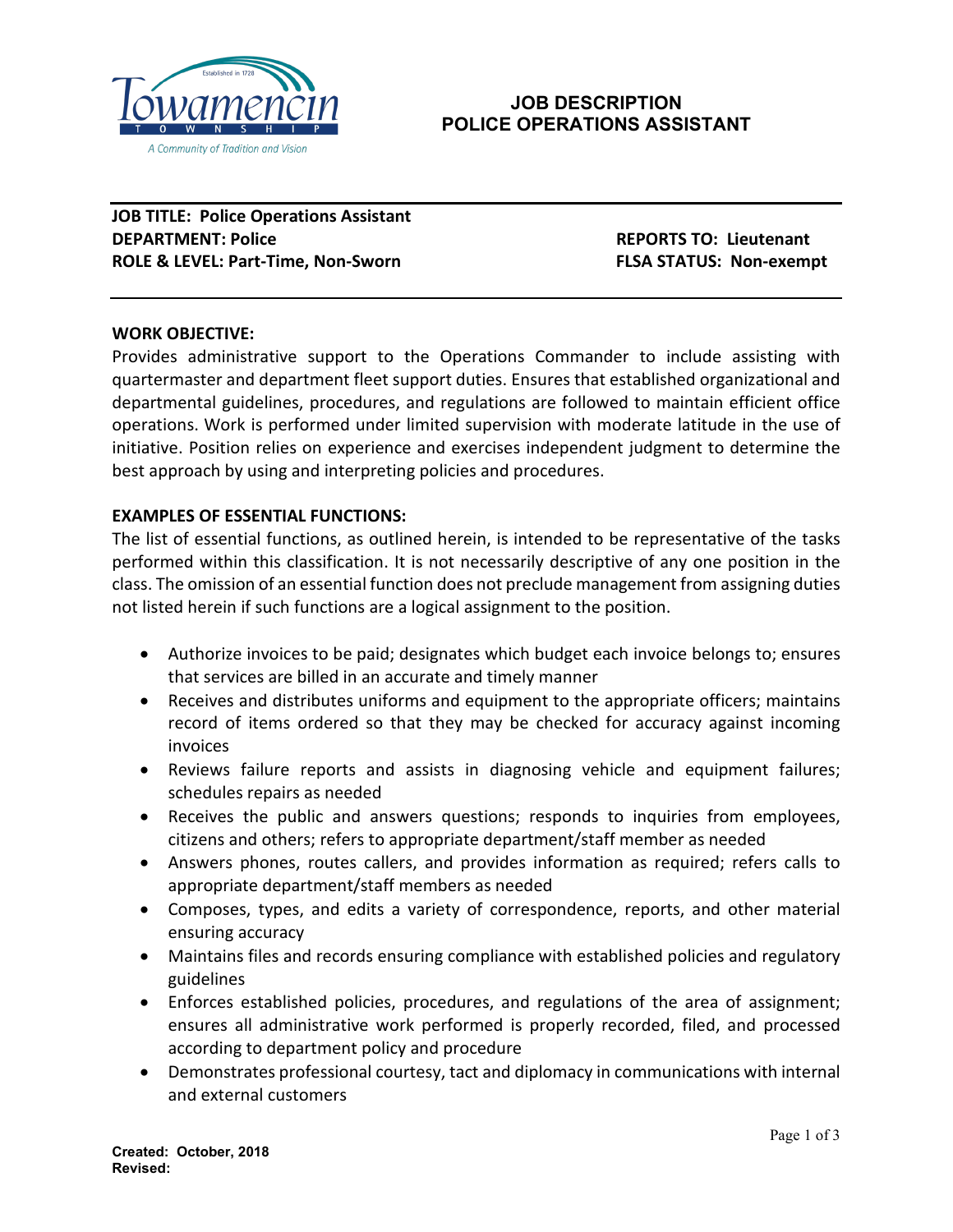

# **JOB DESCRIPTION POLICE OPERATIONS ASSISTANT**

- Monitors and reviews department social media platforms; creates new material for social media platform posts; replies to posts made to department social media accounts
- Assists with the completion of special projects as needed

#### **Supervision:**

• None

#### **MINIMUM QUALIFICATIONS:**

High school diploma or GED; supplemented by two or more years of progressively responsible administrative experience, police department experience preferred; or an equivalent combination of education, certification, training, and/or experience. May be required to have a valid Pennsylvania state driver's license. May be required to have or obtain additional formal industry certification(s) based on area of assignment.

## **In addition to meeting the minimum qualifications listed above, an individual must be able to perform each of the established essential functions in order to perform this job successfully.**

#### **KNOWLEDGE, SKILLS, AND ABILITIES:**

- Knowledge of clerical procedures and systems such as managing files and records and other office procedures and terminology
- Knowledge of principles and processes for providing outstanding customer service
- Skill in working independently and following through with assignments with minimal direction
- Ability to operate a computer using Microsoft Office products (Word, Outlook, and Excel) and applicable department/organization specific software
- Knowledge of commonly used social media platforms (Facebook, Instagram, and Snap Chat) and ability to engage the public effectively through those platforms
- Ability to handle confidential employment information with tact and discretion
- Ability to establish and maintain effective and collaborative working relationships with those contacted in the course of work
- Ability to provide service in a courteous, prompt, and efficient manner
- Ability to communicate effectively orally and in writing
- Ability to organize work for timely completion
- Ability to regularly attend work and arrive punctually for designated work schedule

## **PHYSICAL REQUIREMENTS:**

Depending on functional area of assignment, tasks involve the ability to exert light physical effort usually involving some lifting, carrying, pushing and/or pulling of objects and materials of light weight (up to 20 pounds). May involve some climbing, balancing, stooping, kneeling, crouching,